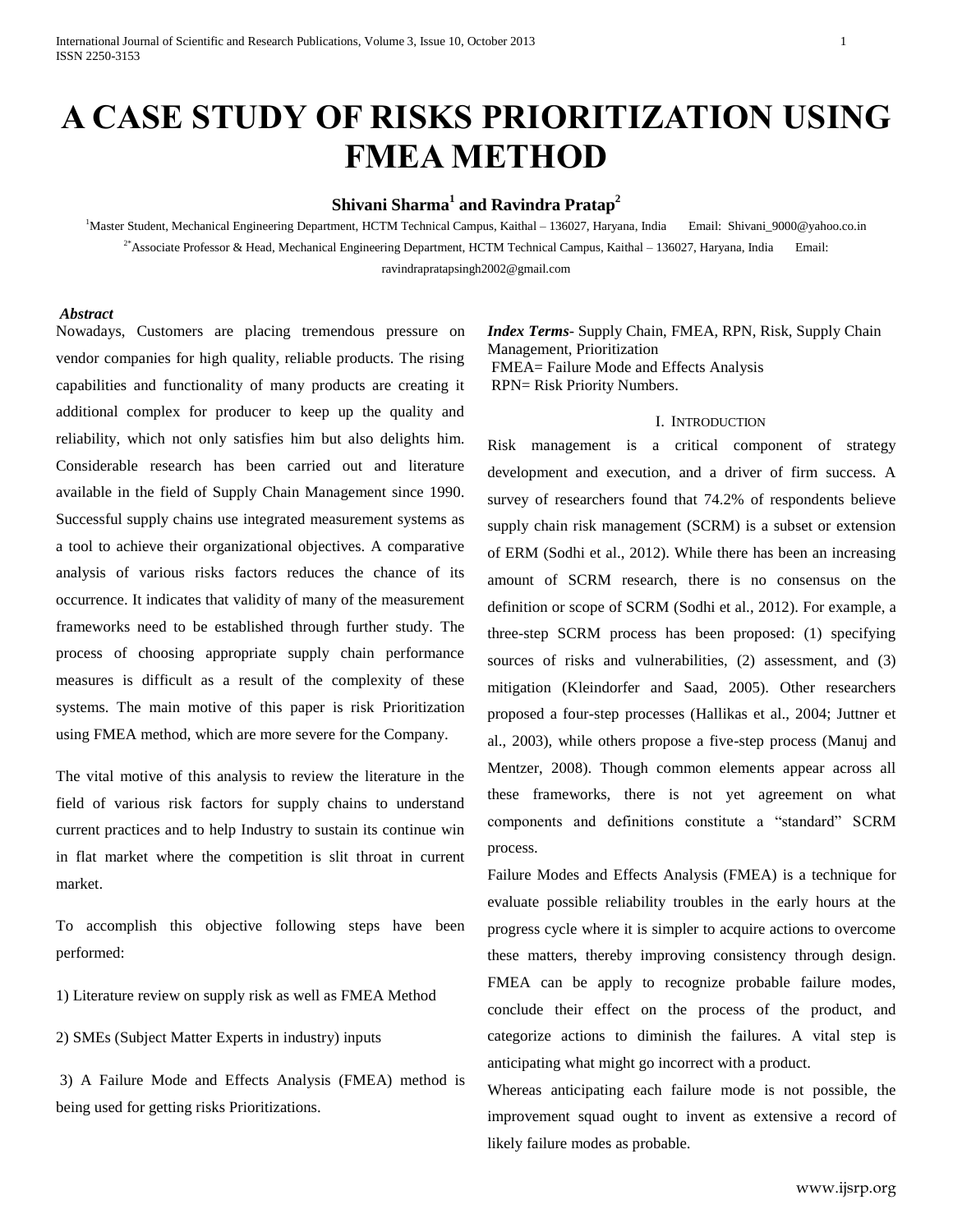Near the beginning and steady use of *FMEAs* in the design process let to the engineer to drawing out failures and manufacture dependable, protected, and customer satisfying goods. *FMEAs* also carry chronological information for use in upcoming product development.

In this paper, presenting a model for prioritizing risk in supply chains based on the Failure Mode and Effects Analysis (FMEA) method. The FMEA supports managers in prioritizing the risks, put all the risk on severity scale to identifying risk optimization requirement. It is followed by the discussion of FMEA methodology and prioritization of factors for coordinated supply chain. Eventually, it discusses results and conclusion.

### II. METHOD AND PROCEDURE

In this Paper, FMEA (Failure Mode and Effects Analysis) methodology has been applied to the evaluation of risk related to supply chain management in a manufacturing firm. Five risks for the company are evaluated and defined. The criteria weights can be more precisely defined in a scale of 1 to 5.where 5 is highest and 1 is lowest.

FMEA is the methodology designed to identify potential failure modes for a product or process before the problems occur, to assess the risk. Ideally, FMEA's are conducted in the product design or process development stages, although conducting an FMEA on existing products or processes may also yield benefits.

For calculating the risk Prioritization in *FMEA* method, Risks have been evaluated by set of Questionnaire respond from SME (Table 1).Risks have been evaluated in three components which are multiplied to produce a Risk Priority Number (*RPN*):

1) Severity (*S*): Severity is described on a 5-point scale where 5 is highest.

2) Occurrence (*O*): Occurrence is described on a 5-point scale where 5 is highest.

3) Detection (*D*): Detection is described on a 5-point scale where 5 is highest.

 $RPN = S*O*D$ .

**Note:** All the Calculations/Tables are below in Appendix

## III.RESULT ANALYSIS

The FMEA method in this study is formed to prioritize the various risks within the organization. As per this method first priority considers the severity of risk and then Occurrence of that risks comes in precedence, last but not least is Detection of risk. Higher the RPN value, higher the priority of risk. Thus the firm has Risk Priority by the use of FMEA method (see table 3) Here the most critical risks are industrial risk and then Decision Making risk according to their RPN value (see in table 2) that require optimization at maximum level. The industrial risk must be dealt with to reduce the losses to the supply chain management. The sub factors associated with the industrial risk should be solved according to their ranking.

Therefore it is advised to the company to deal with reducing the most ranked risks so that the supply chain of the firm can function without loss.

\* Note: There is no threshold value for RPNs. In other words, there is no value above which it is mandatory to take a recommended action or below which the team is automatically excused from an action.

#### IV.CONCLUSION

The FMEA concepts in manufacturing supply chain should be considered with meticulousness which is the need of the time, as manufacturing supply chain is becoming less vertically integrated and the manufacturer is focusing on its core competency. Using FMEA method the study of various risks is done here that which risk is more critical here for any industry. Therefore, a structured, simple and efficient proposed decision framework is proposed and has the ability to show the direction to determine the degree of impact level of each RF (Risk Factor). The degree of impact level of each RF of the firm will give idea for optimally allocating the efforts to gain maximum benefit. A case situation is revealed in order to reinforce the salient features of the proposed framework. The results indicate that the industrial risk and then Decision risk have got the highest impact on successful implementation of Supply Chain.

Further research is suggested to develop a decision framework that can able to find out optimal number of solutions for identifying and mitigating the most influencing Risk factors of the supply chain in a specific environment.

#### **REFERENCES**

- 1. Barry, J. (2004), ''supply chain risk in an uncertain global supply chain environment'', international journal of physical distribution & logistics management, vol. 34 no. 9,
- 2. A FMEA Lesson from International Hellenic University.
- 3. Boer Labro, E. And Morlacchi, P. (2001), "a review of methods supporting supplier selection", European journal of purchasing & supply management, vol. 7 no. 2, pp. 75-89.
- 4. Christopher, M. And Lee, H. (2004), "mitigating supply chain risk through improved confidence", International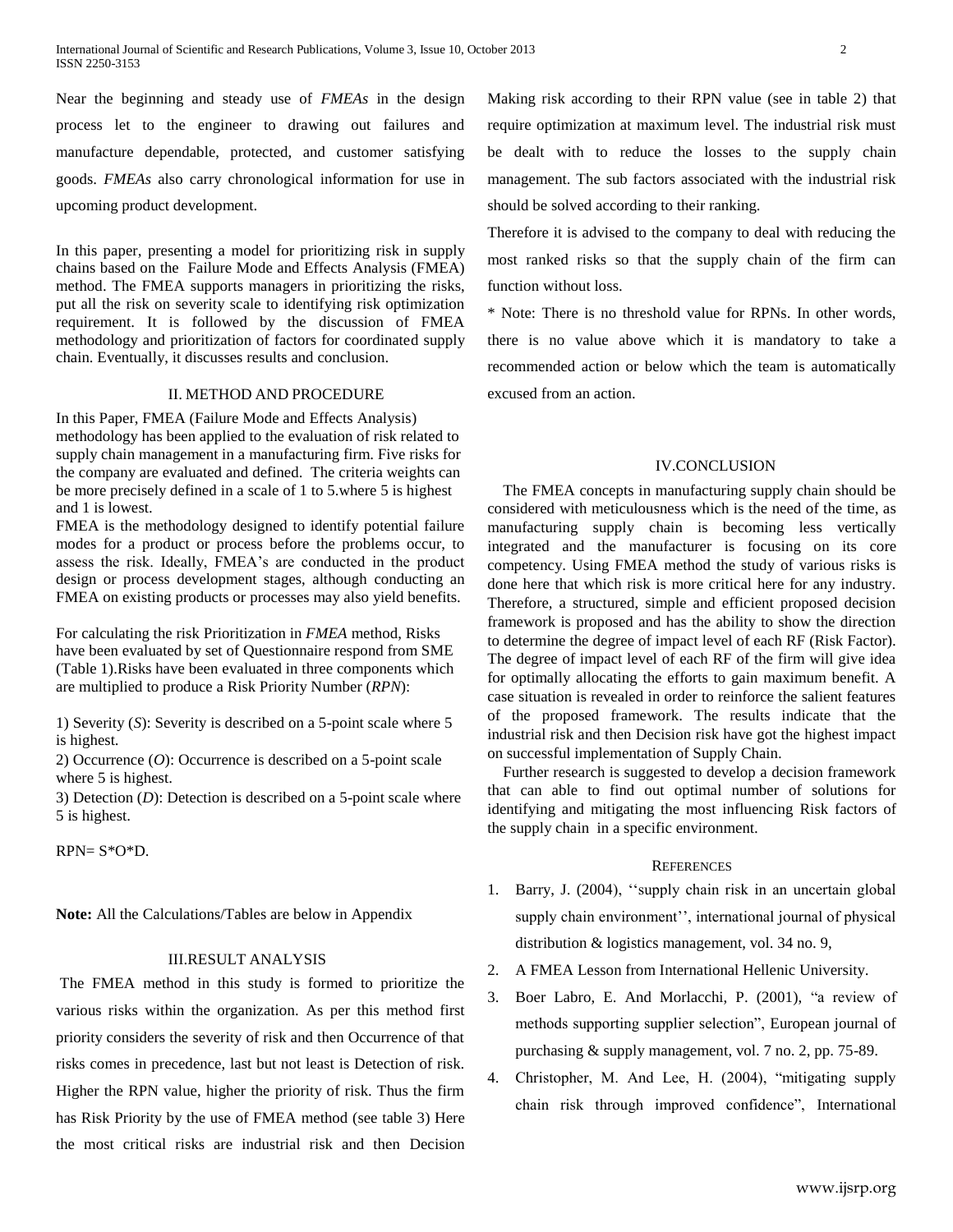International Journal of Scientific and Research Publications, Volume 3, Issue 10, October 2013 3 ISSN 2250-3153

journal of physical distribution & logistics management, vol. 34 no. 5, Pp. 388-96.

5. Cooke, J. (2002), "brave new world", logistics management and distribution report, vol. 41 no. 1,Pp. 31-4.

6. International Journal of Basic & Applied Sciences IJBAS-IJENS

#### Appendix

Step 1: Structuring the Questionnaire for each risk factor:

This phase involve formulating the questionnaire for each risk factor, the goal of our problem is risk Prioritization and various risk factors as Product ,planning and design risk, environment risk, industrial risk ,product risk and Decision making risk..

Step 2: Collating the inputs from SMEs for each questionnaire:

After creating the questionnaire, the next step is measuring and collecting the data, the risk factors (RF) are identified through literature review and in consultation with expert opinions from managers, senior engineers and engineers from Indian Manufacturing Industries. In order to prioritize the RFs, RFs are sub-divided themselves on the basis of the questionnaire. Therefore, FMEA method is used for prioritization of RFs (See table 1).

## Table 1 – Risk Evaluations on the basis of SME (Subject Matter Expert) Inputs

| S.NO             | <b>PARAMETERS</b>                     | Severity       | Occurrence       | Detection        |
|------------------|---------------------------------------|----------------|------------------|------------------|
|                  |                                       | $(1-5)$        | $(1-5)$          | $(1-5)$          |
| $\overline{1}$   | PRODUCT PLANNING AND DESIGN RISKS     |                |                  |                  |
| 1.1              | Master planning & scheduling mistakes | $\overline{3}$ | $\overline{2}$   | 1                |
| 1.2              | Manpower shortage                     | $\overline{2}$ | 3                | $\overline{2}$   |
| $\overline{1.3}$ | Manufacturing risks                   | $\mathbf{1}$   | $\mathbf{1}$     | $\overline{2}$   |
| 1.4              | Quality tools unavailability          | $\mathbf{1}$   | 1                | $\mathbf{1}$     |
| 1.5              | <b>Quality control mistakes</b>       | $\overline{2}$ | $2^{\circ}$      | 1                |
|                  | <b>AVERAGE</b>                        | 1.8            | $\overline{1.8}$ | $\overline{1.6}$ |
| $\overline{2}$   | PRODUCT RISK                          |                |                  |                  |
| 2.1              | Inaccuracy in machining               | 3              | $\overline{3}$   | 1                |
| 2.2              | Machine fault                         | $\overline{2}$ | $\overline{4}$   | $\overline{2}$   |
| 2.3              | Quality of raw materials              | 5              | $\overline{3}$   | $\overline{2}$   |
| 2.4              | Faulty Design of product              | 3              | 1                | $\mathbf{1}$     |
| 2.5              | Scarcity of raw materials             | 5              | 1                | 1                |
|                  | AVERAGE (18/5)                        | 3.6            | 2.4              | 1.4              |
| 3                | <b>ENVIRONMENTAL RISK</b>             |                |                  |                  |
| $\overline{3.1}$ | Political uncertainty                 | $\mathbf{1}$   | $\overline{3}$   | $\overline{5}$   |
| $\overline{3.2}$ | Social uncertainty                    | $\overline{2}$ | $\overline{3}$   | $\overline{4}$   |
| $\overline{3.3}$ | Economic uncertainty                  | $\overline{2}$ | $\overline{3}$   | $\overline{4}$   |
| $\overline{3.4}$ | Natural threats                       | $\mathbf{1}$   | $\overline{2}$   | $\overline{3}$   |
| $\overline{3.5}$ | <b>Environment</b> laws               | 1              | 1                | $\mathbf{1}$     |

#### **AUTHORS**

Shivani Sharma, Shivani\_9000@yahoo.co.in Ravindra Pratap, ravindrapratapsingh2002@gmail.com **Correspondence Author** – Shivani Sharma,Shivani\_9000@yahoo.co.in,manoj.ymca@gamil.com,+9 1- 8288012436.